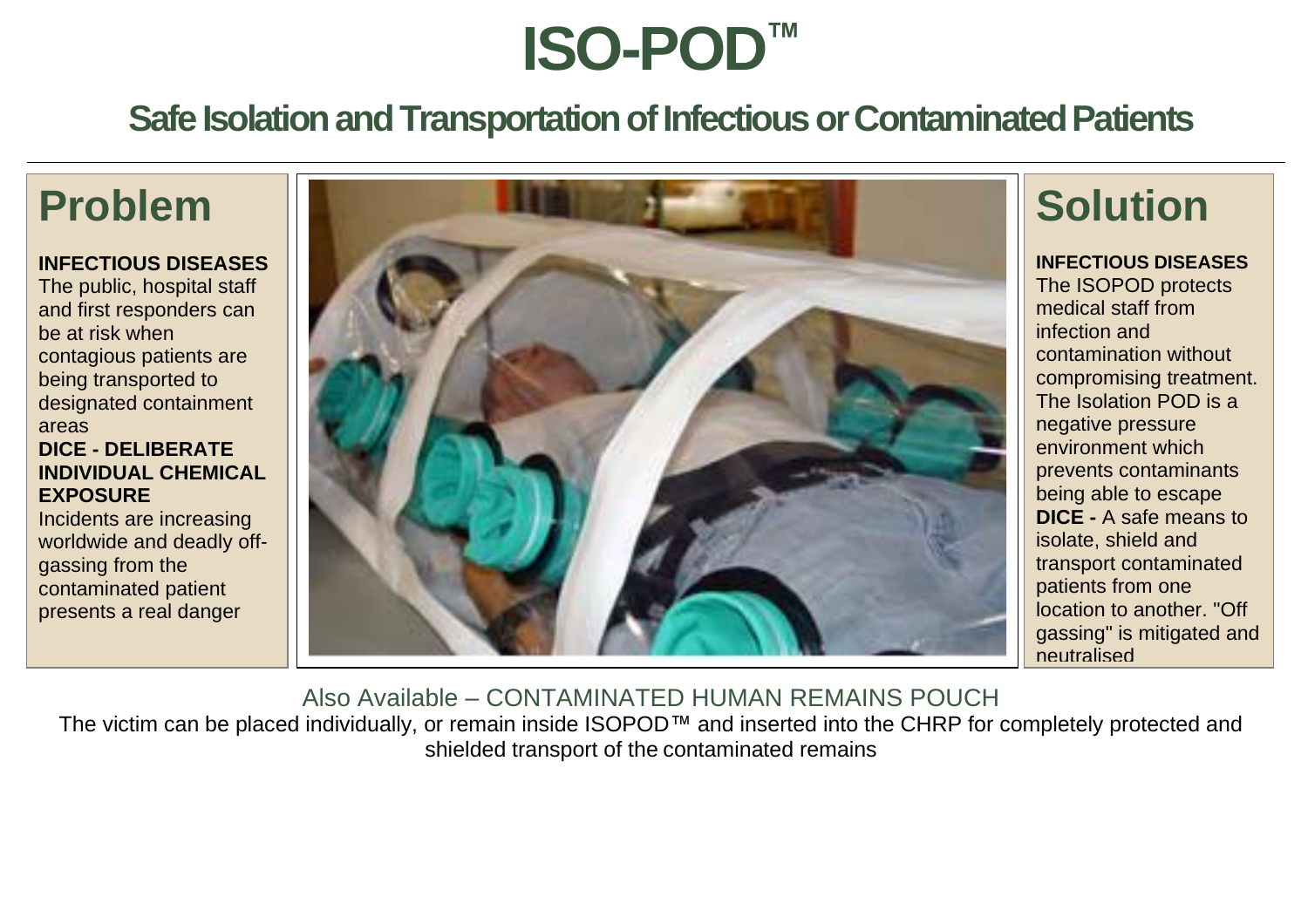## **Overview**

- The ISO-POD™ consists of 2 primary components: the isolation module and the filtration blower system. The theory of operation is that the ISO-POD™ draws in ambient air through 2 particulate filters. This purified air is drawn across the patient providing a cooling effect and negative pressure prevents contaminants being able to escape that could affect the medical staff working on that patient. The air is then drawn through a cartridge where it is filtered for particulates, organic vapours and acid gases.
- The system can also be used in a positive pressure application for immune compromised patients as well as burns victims

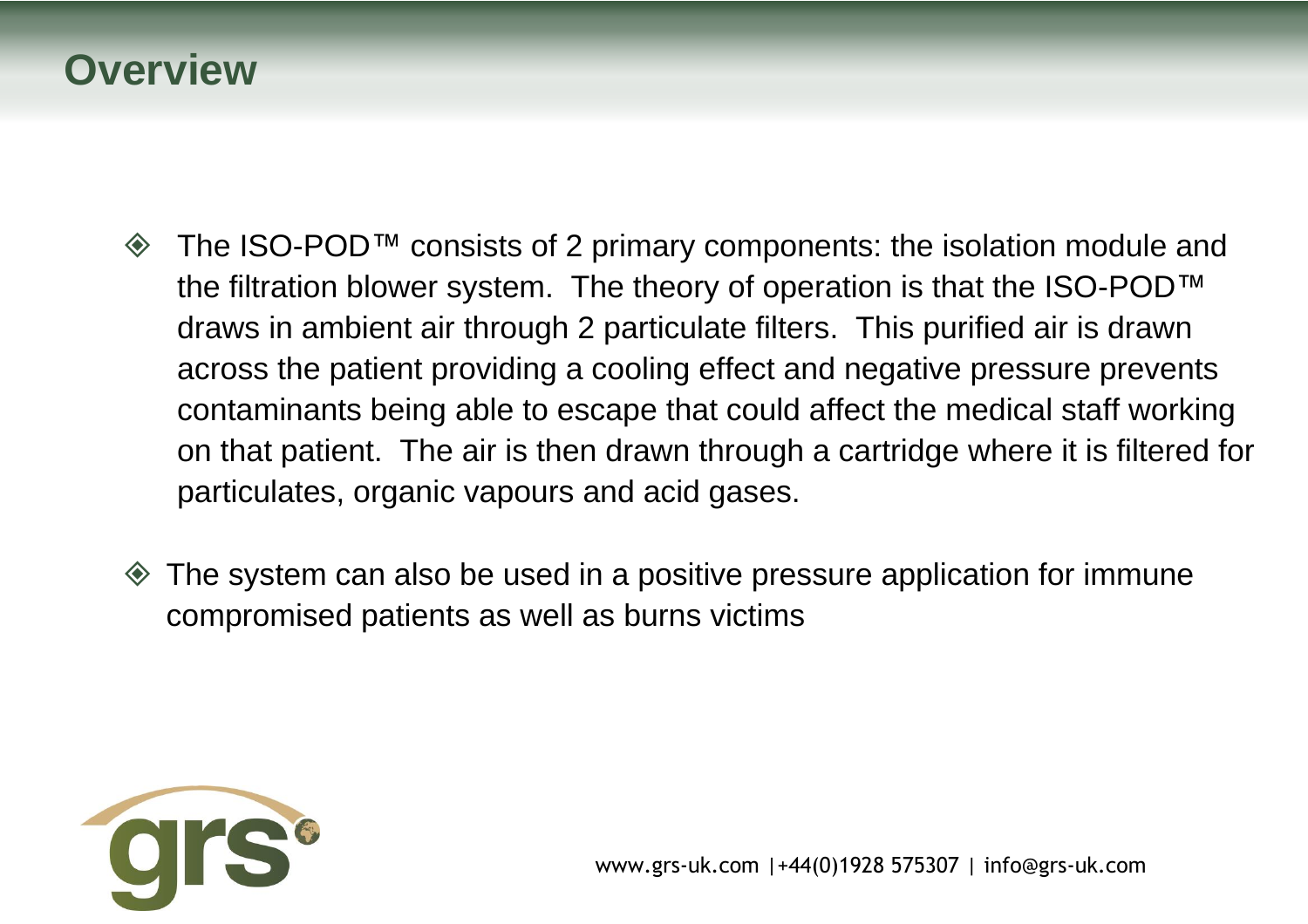- The ISO-POD™ has a full length zip which prevents contaminates from escaping during a negative pressure application
- $\Diamond$  Inside the isolation chamber there is ribbing to support the structure which is lightweight and easily removable. Everything is quick-connect
- The ribbing creates 5 flexible arches along the length support the vinyl above patient allowing voluminous work/ patient space
- Constructed from 510g Reinforced white PVC and 16 gauge clear vinyl material, the unit is heavy duty and puncture resistant
- The system is very lightweight with all components totalling just 17lbs
- The system is compact and portable and it packs into a carry bag that measures just under 1ft x 2ft x 3ft
- $\Diamond$  The 10.2 m<sup>3</sup>p/h blower system incorporates a lithium ion battery that provides up to 8 hours of operation. It also includes a battery charger that, within 4-6 hours, provides full charge of the ISO-POD™ blower battery and indicates to the operator when that charging cycle is complete

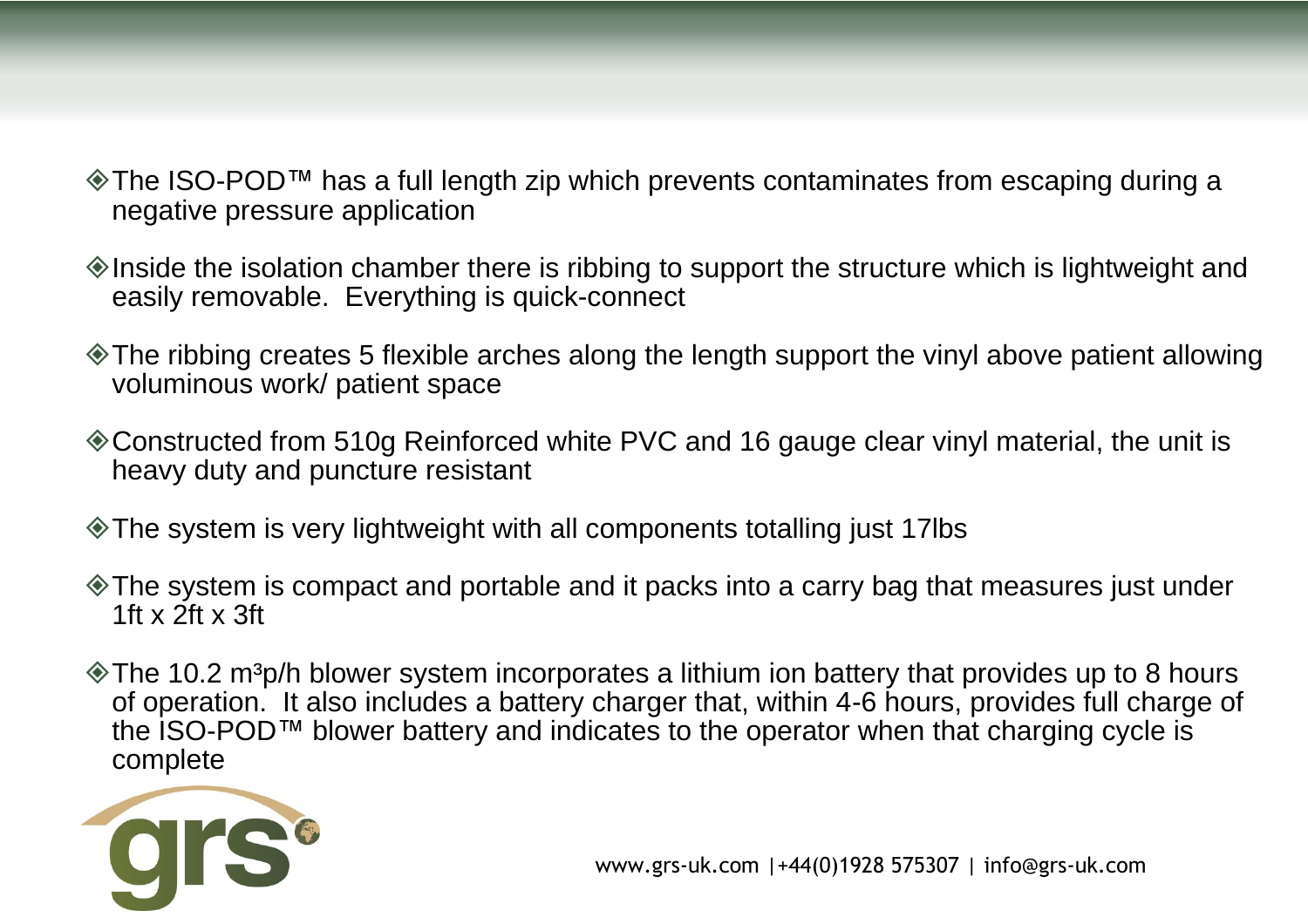- 100mm wide gloved access points allow easy, multiple access points to your patient
- 50mm wide nylon belt system with 4 hand grips on each side enable staff to transport and safely manoeuvre patient in Isolation-POD
- Restraint Straps for securing to a gurney during transportation
- Clear View Windows to observe and calm the patient
- **♦ 21 Air Exchanged per hour nominal**
- Some models include pass through ports to allow objects to enter to the Isolation-POD
- Service ports to allow IV, Oxygen lines to enter and exit the Isolation-POD
- Waste transfer Bag on some models
- Isolation-POD can be decontaminated
- Some models Include Restraint Straps System inside to help maintain the patient

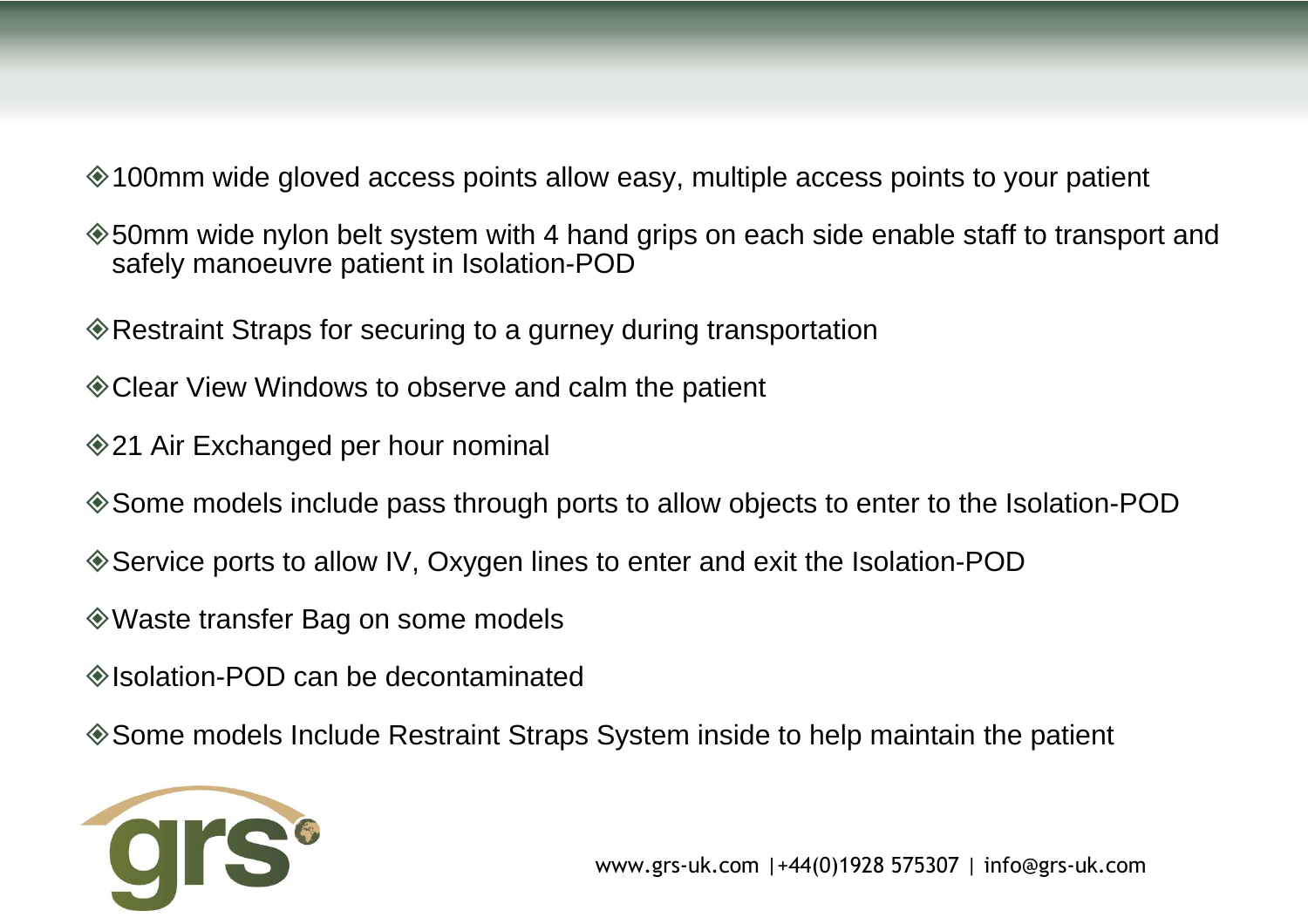## Economy Model (PODECO)



#### **Feature**

| <b>Windows</b>                                               | 1 per side |
|--------------------------------------------------------------|------------|
| <b>Nitrile Gloves</b>                                        | 2 pairs    |
| Snorkel                                                      |            |
| $ 2$ -HEPA (ln)/ 1-OVAG(Out)                                 | Yes        |
|                                                              |            |
| Rechargeable Batteries 4.5V, Li Ion, 4 hour Battery& Charger |            |

A smaller, paediatric version is also available (PODPED)

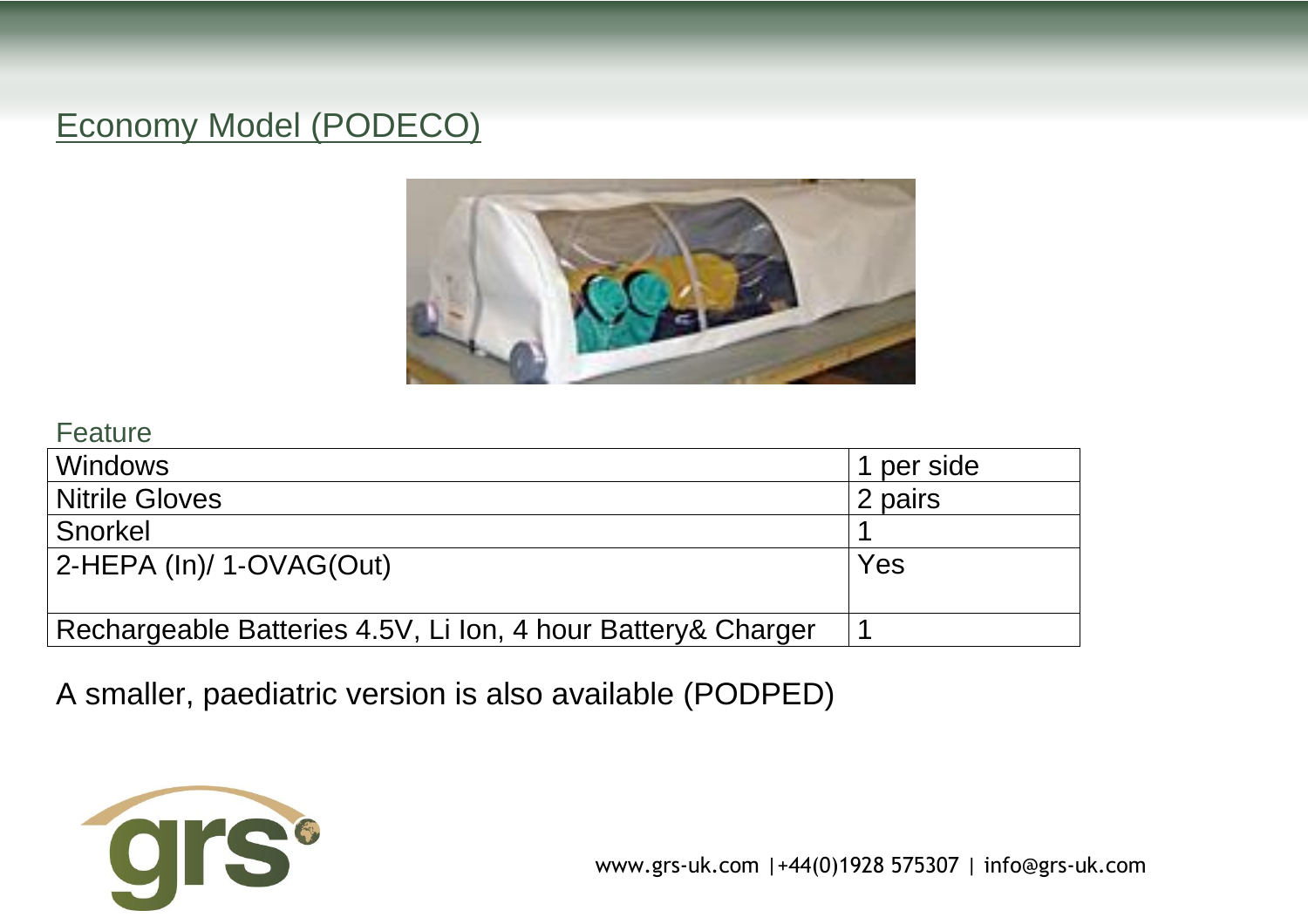The Upgraded models have the following additional features:

Additional snorkels and pass thru for medical equipment in and out of the chamber Additional glove ports to enable more personnel to work with the patient **◆ Transport Bag** 

◆Internal Restraint System

## Choice Model (PODCHC)

| Feature                                                       |            |
|---------------------------------------------------------------|------------|
| <b>Windows</b>                                                | 3 per side |
| Nitrile Gloves                                                | 4 pairs    |
| Snorkel                                                       |            |
| Pass Through ports                                            |            |
| <b>Internal Restraint System</b>                              | Yes        |
| $ 2$ -HEPA (ln)/ 1-OVAG(Out)                                  | Yes        |
|                                                               |            |
| Rechargeable Batteries 4.5V, Li Ion, 4 hour Battery & Charger |            |
| Transport Bag                                                 |            |

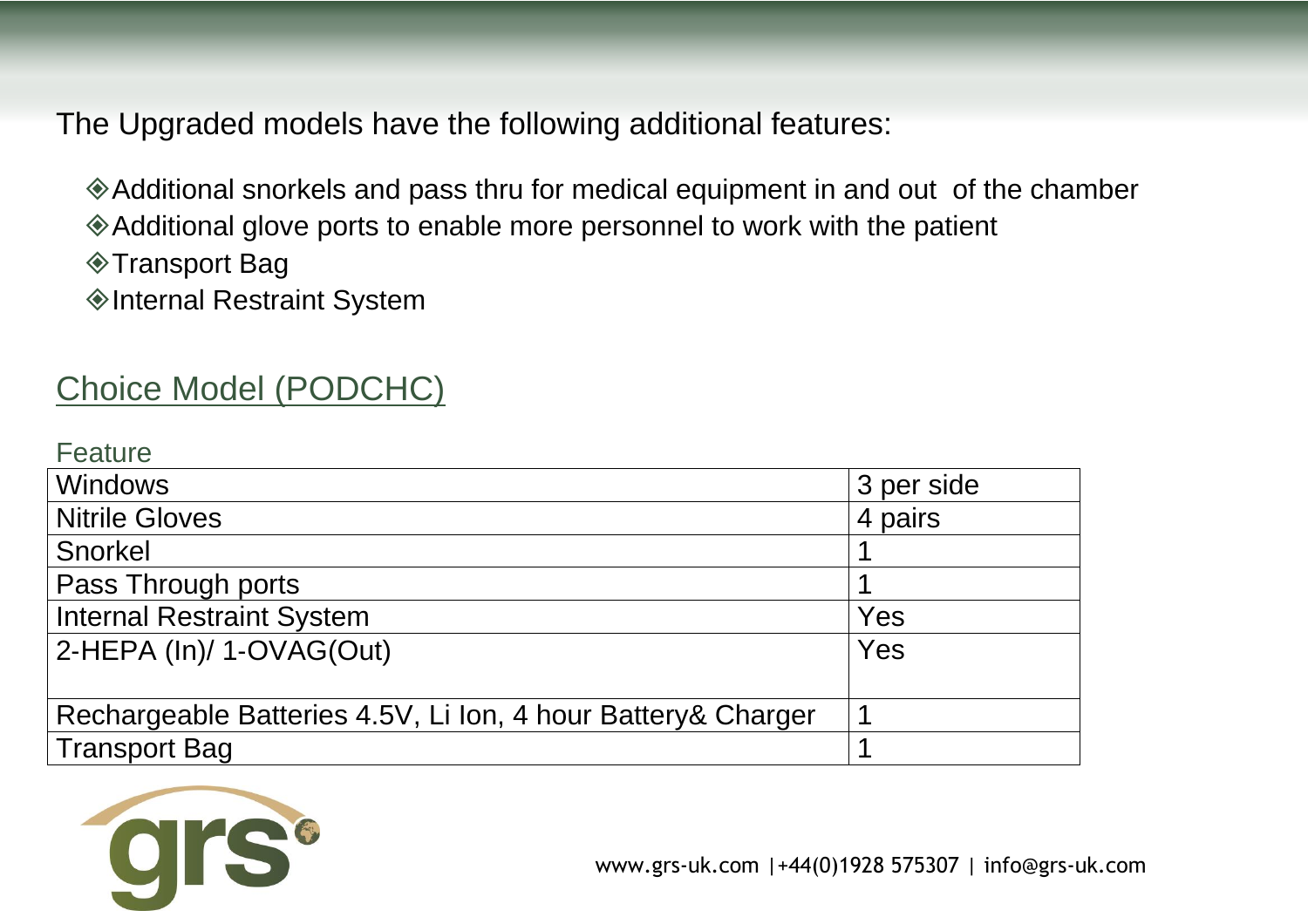## Advantage Plus Model (PODADV)



#### **Feature**

| <b>Windows</b>                                               | 4 per side     |
|--------------------------------------------------------------|----------------|
| <b>Nitrile Gloves</b>                                        | 7 pairs        |
| Snorkel                                                      | $\overline{2}$ |
| Pass Through ports                                           |                |
| <b>Waste Bags</b>                                            | Yes            |
| <b>Internal Resistant System</b>                             | yes            |
| 2-HEPA (In)/ 1-OVAG(Out)                                     | yes            |
| Rechargeable Batteries 4.5V, Li Ion, 4 hour Battery& Charger |                |
| <b>Backboard pocket</b>                                      |                |
| <b>Hand holds</b>                                            | 6              |
| <b>Transport Bag</b>                                         |                |

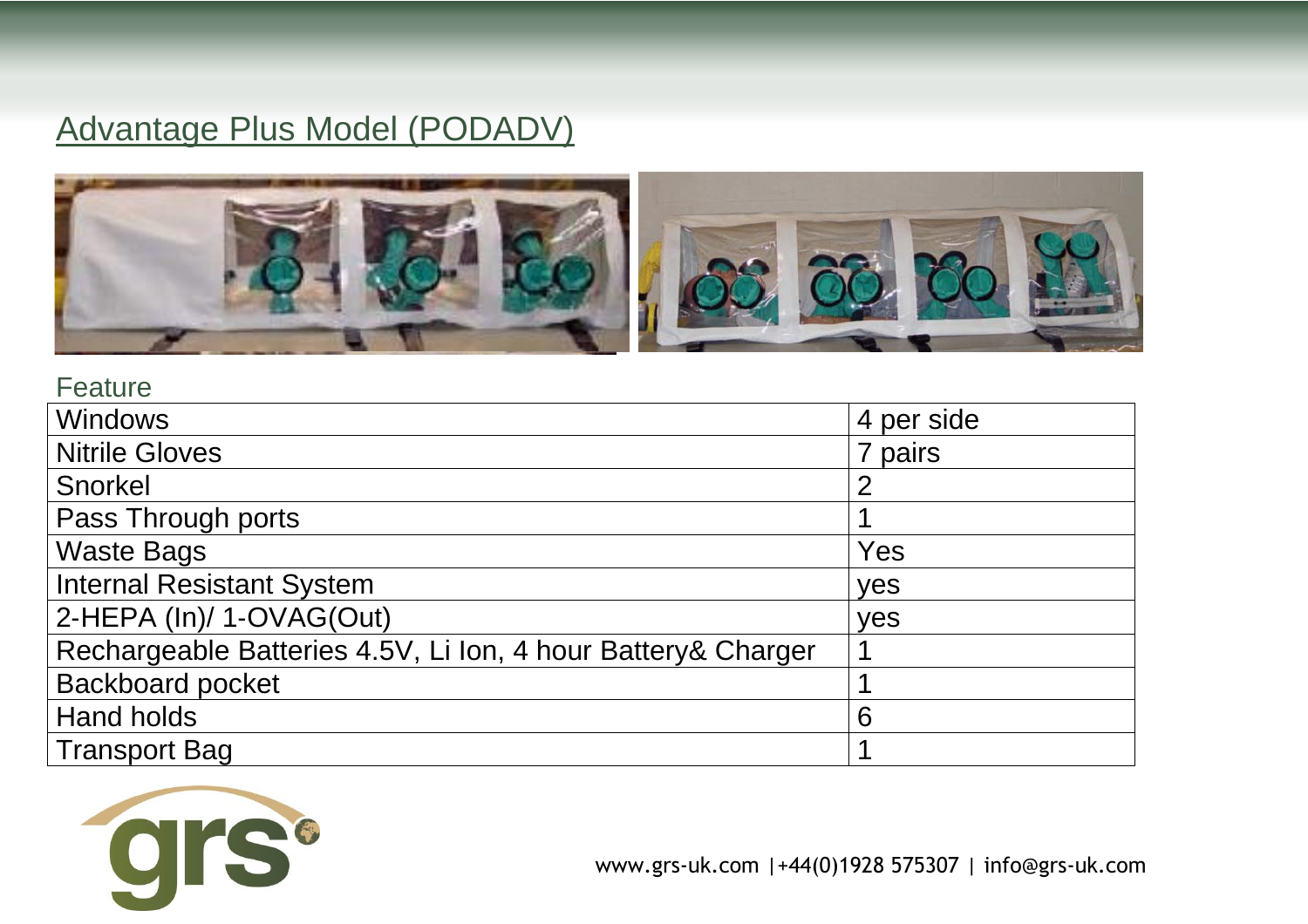## **Operation**

Remove all of the contents from the bag which includes:



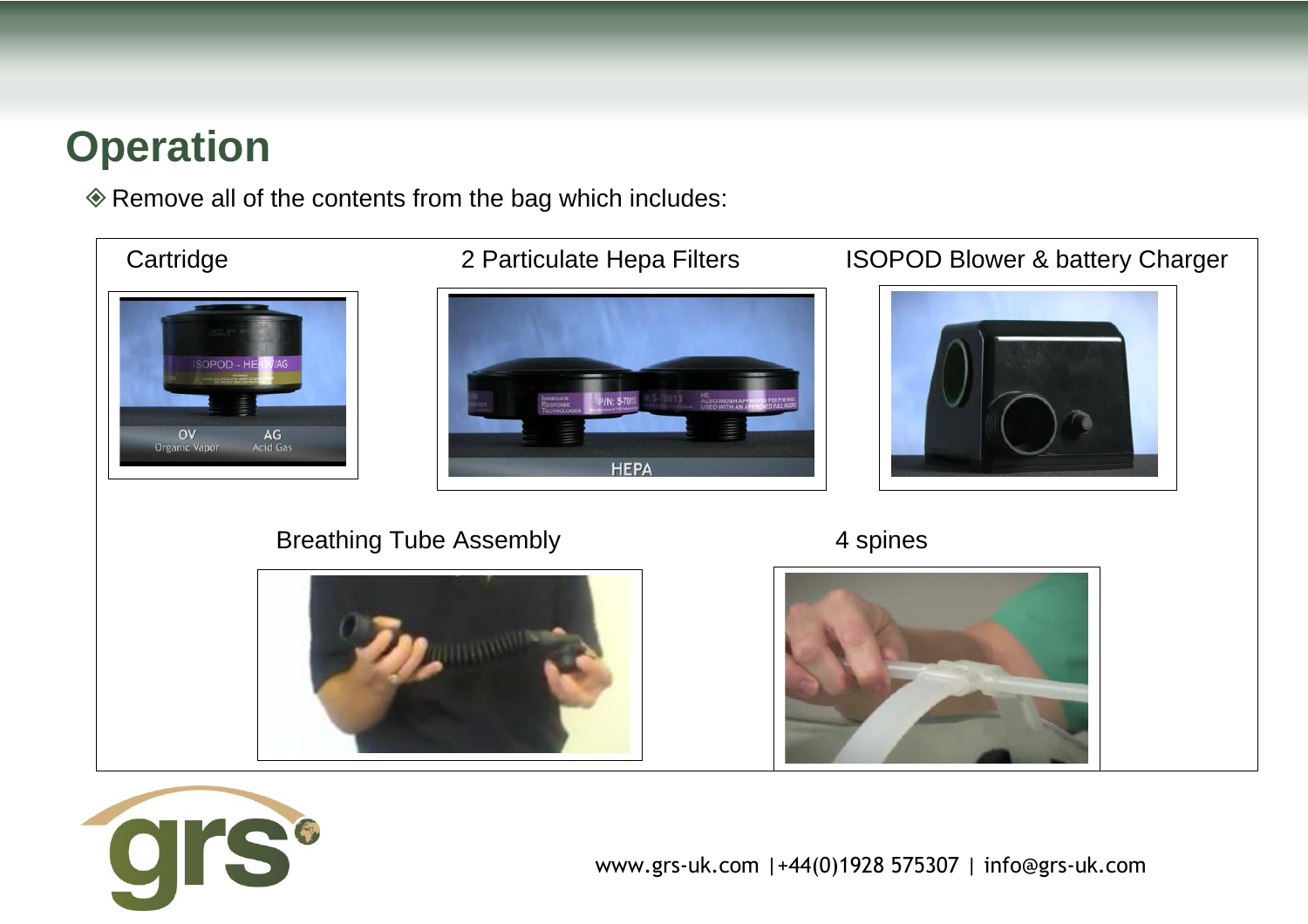Remove isolation module from the bag and unroll fully



The ISO-POD™ can be secured to a gurney or trolley



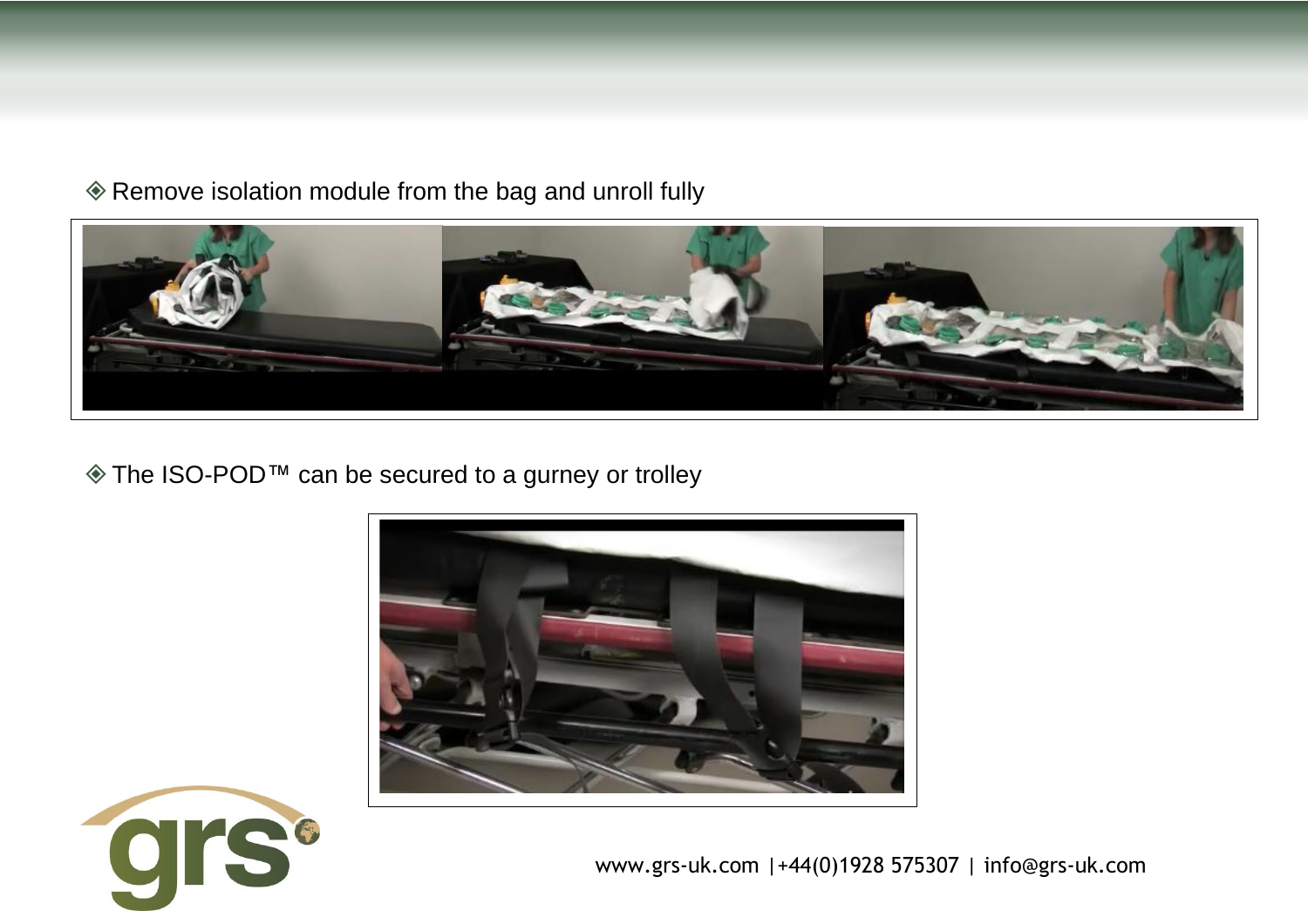The assembly process is very simple. There are 5 embedded ribs that extend across the ISO-POD™. Simply clip together the male and female clasps. Repeat for all 5 ribs



Once complete, install the 4 spines. Insert into the female receptacle that is highest on the rib. Repeat for all 4 ribs



◆ Once the spine and ribs are installed, you have the complete ISO-POD<sup>™</sup> frame structure

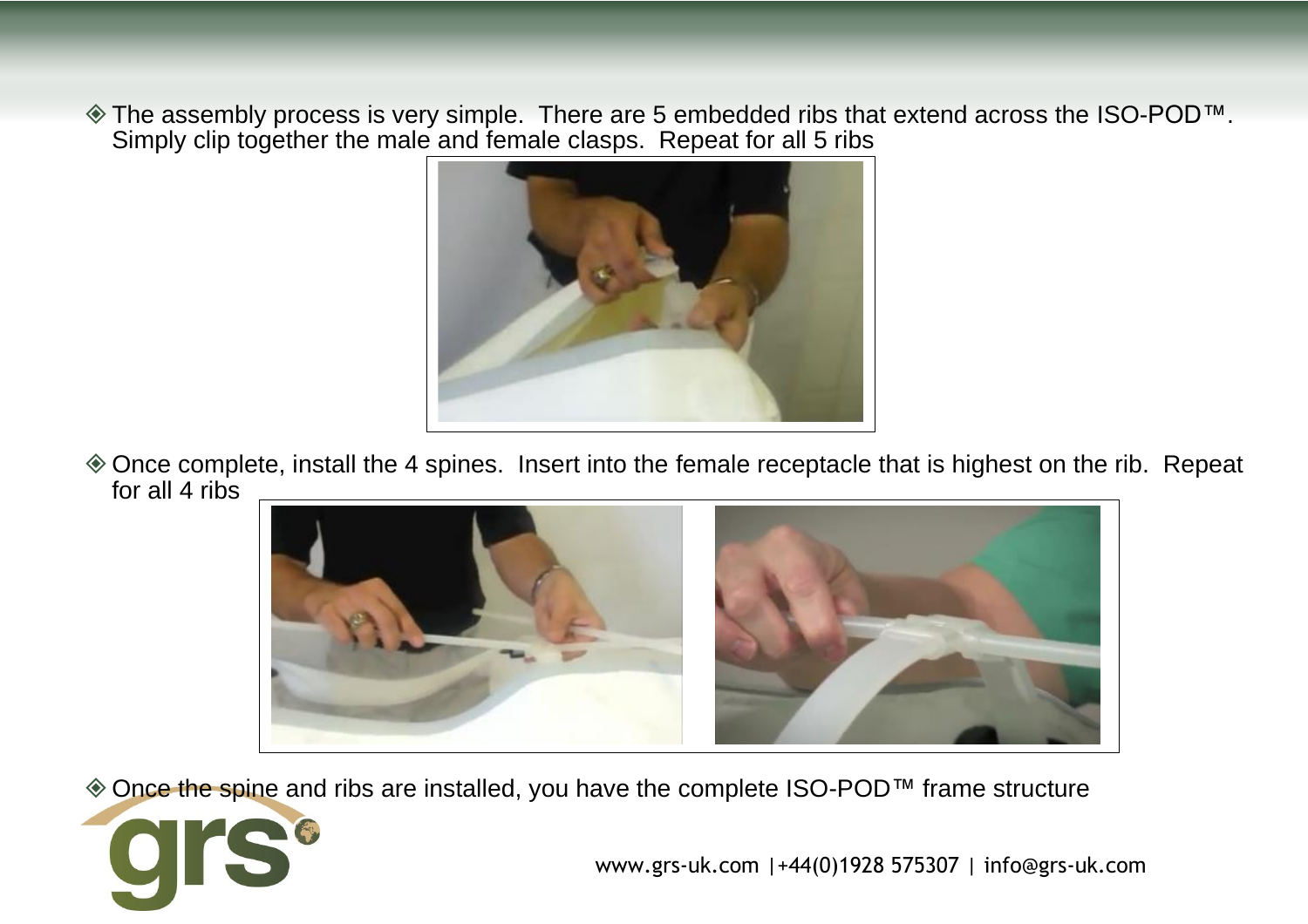### **Install the filtration system:**

Locate the 2 filter ports at the head-end of the pod



 $\Diamond$  Insert the hepa filters into the filter ports on the external side of the pod at the head end. There is a threaded connection – turn the filter clockwise until it is tightened. Repeat the process with the 2nd filter



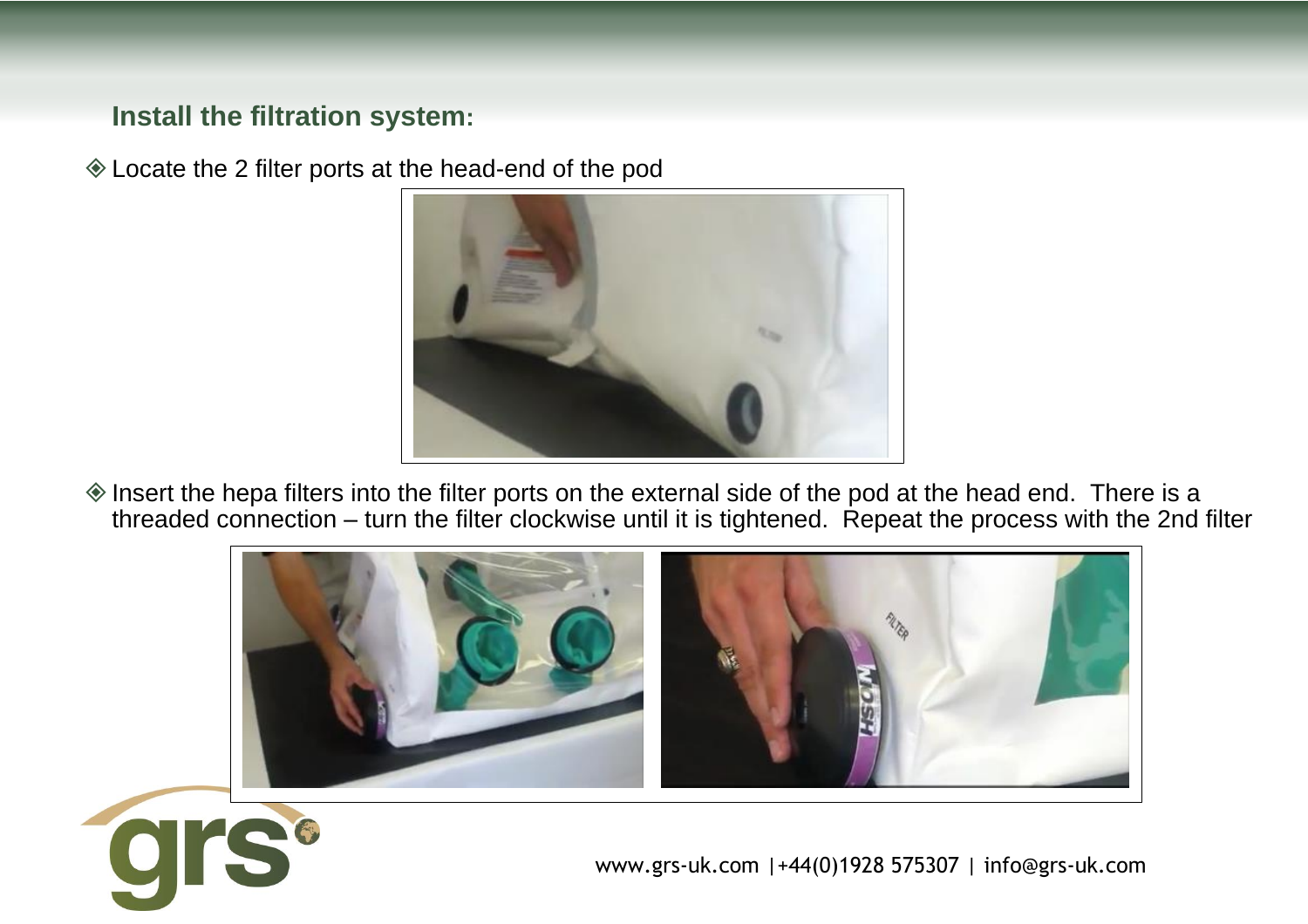$\Diamond$  Install the cartridge. Locate the inside port at the foot end, on the opposite end to the hepa filters. Insert the threaded connection into the port and turn clockwise until it is snug



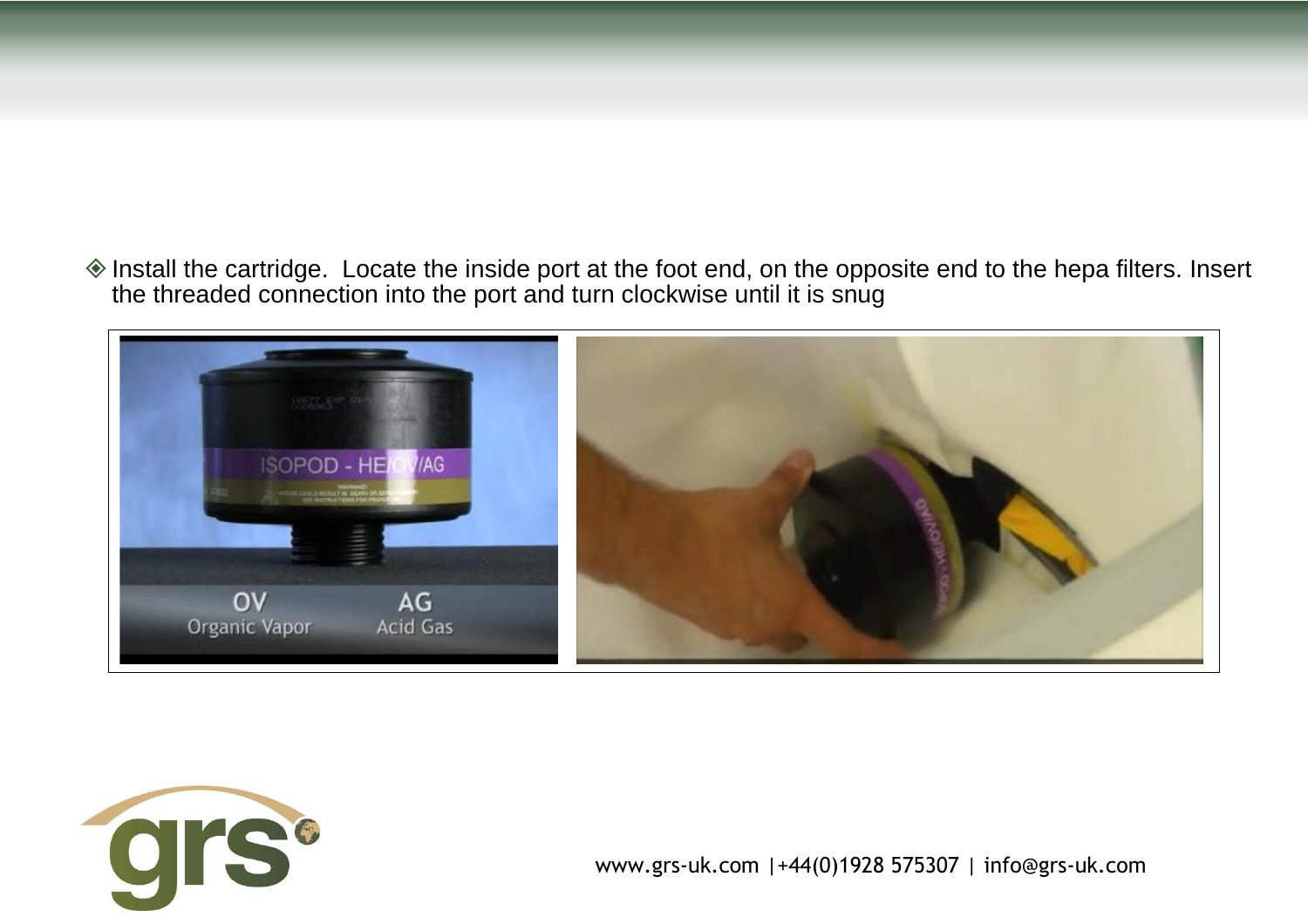

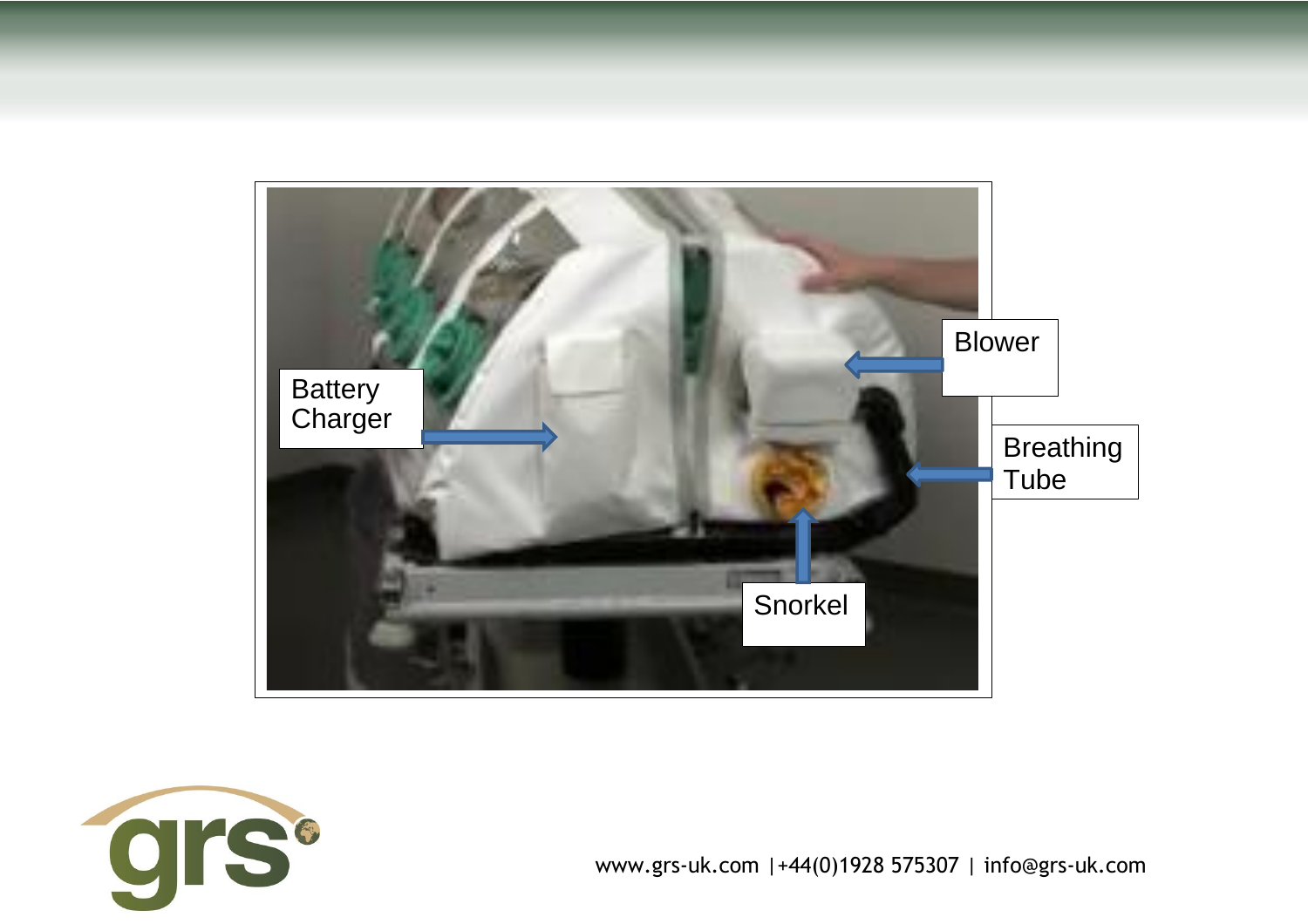The blower is housed in a pouch at the foot-end of the pod. For negative pressure applications, take the cross-shaped end of the breathing tube assembly and thread it into the blower port



You can now turn on the blower and seal the full length zip

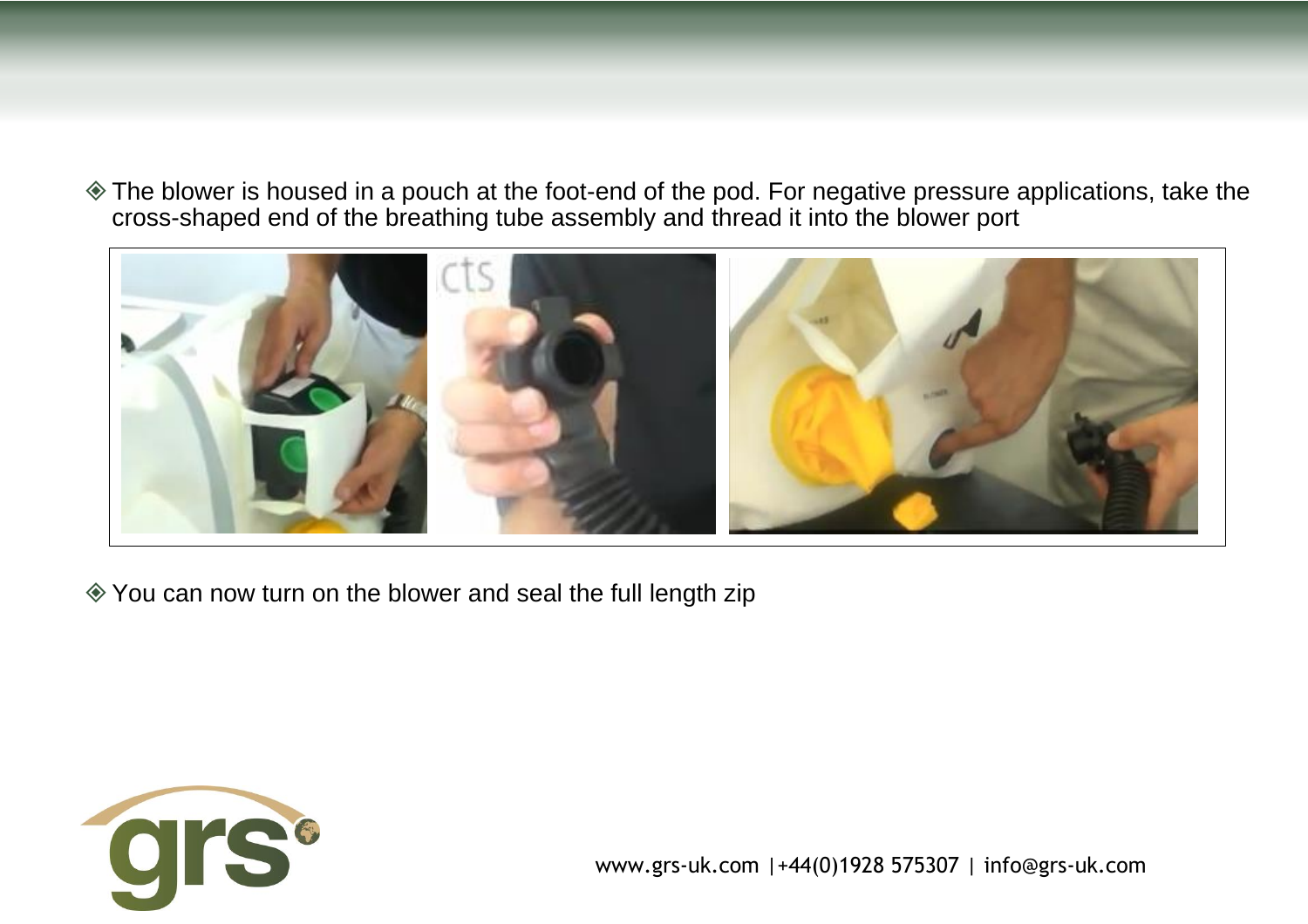### **Charging the Blower Battery**

 $\diamondsuit$  The charger is stored in a pouch next to the blower. In 4-6 hours it can fully recharge the battery and indicates by way of a colour-changing light when the charging process is complete.



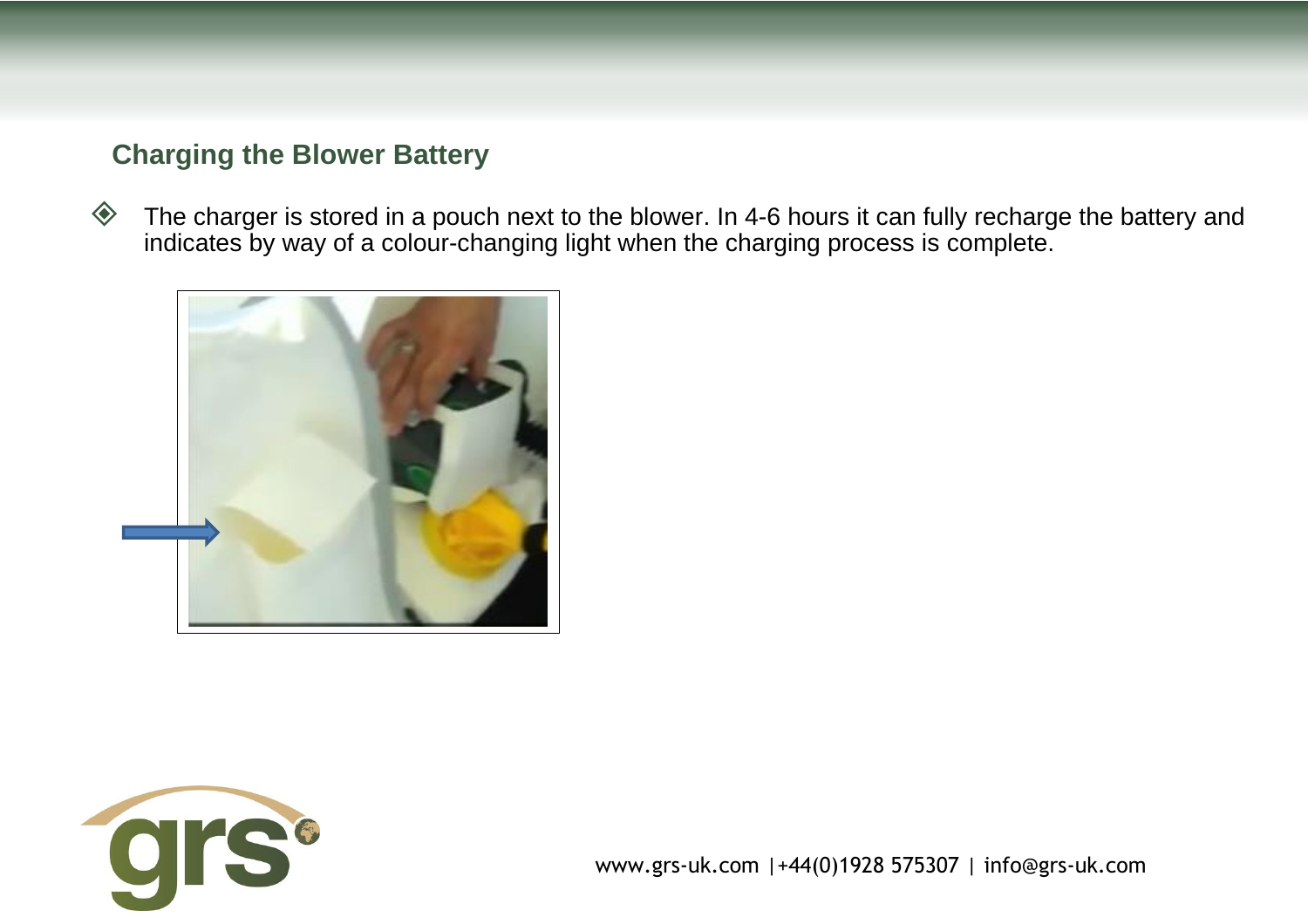#### **Accessing the Patient**

◆ The various ISO-POD<sup>™</sup> models all contain at least 1 snorkel port. This can be used to feed in oxygen lines, intravenous lines, etc. The items can then be handled and manipulated by using the gloves access ports



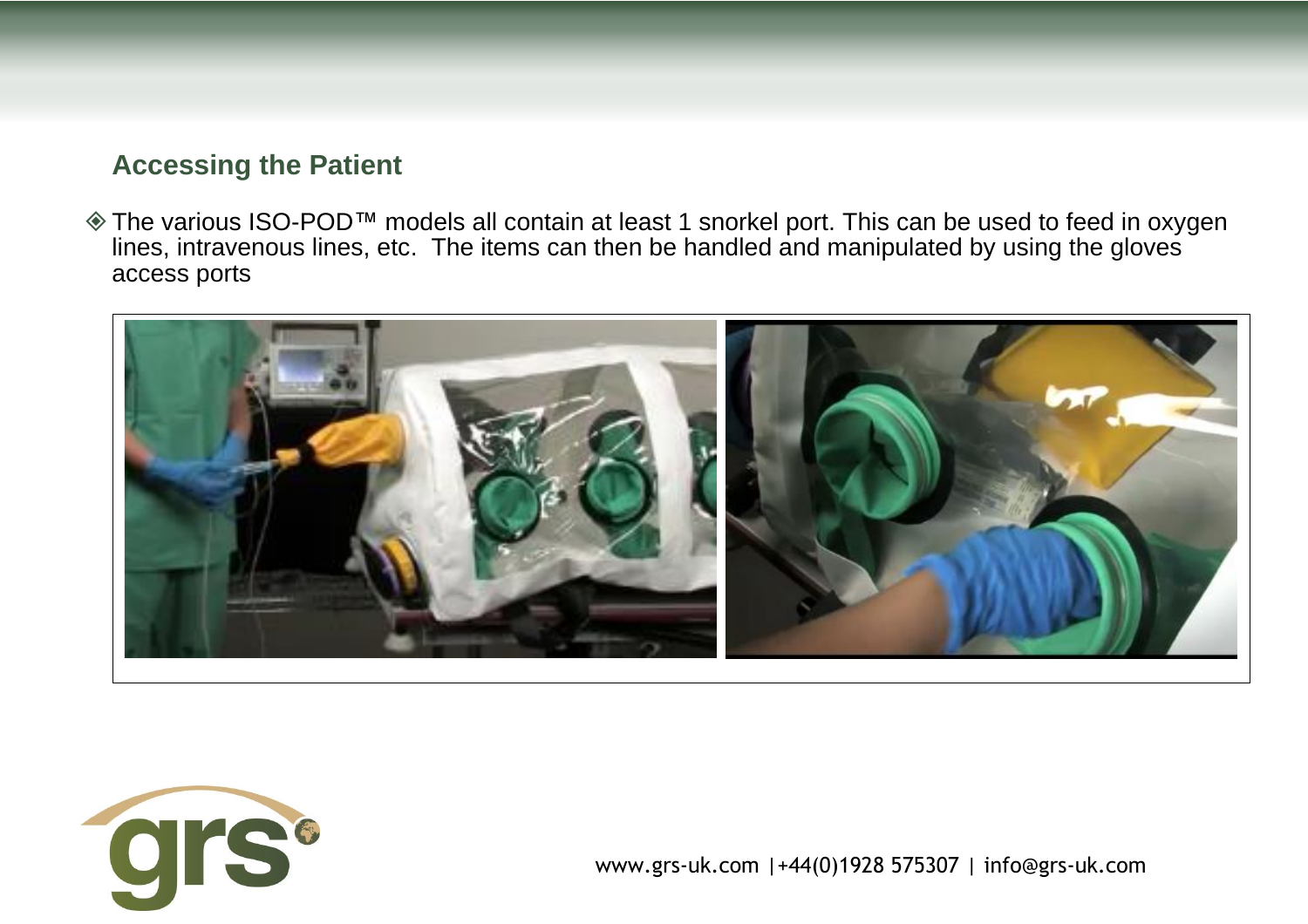

 Some models also contain an access port or through port. The access port is a clear compartment with zippers.